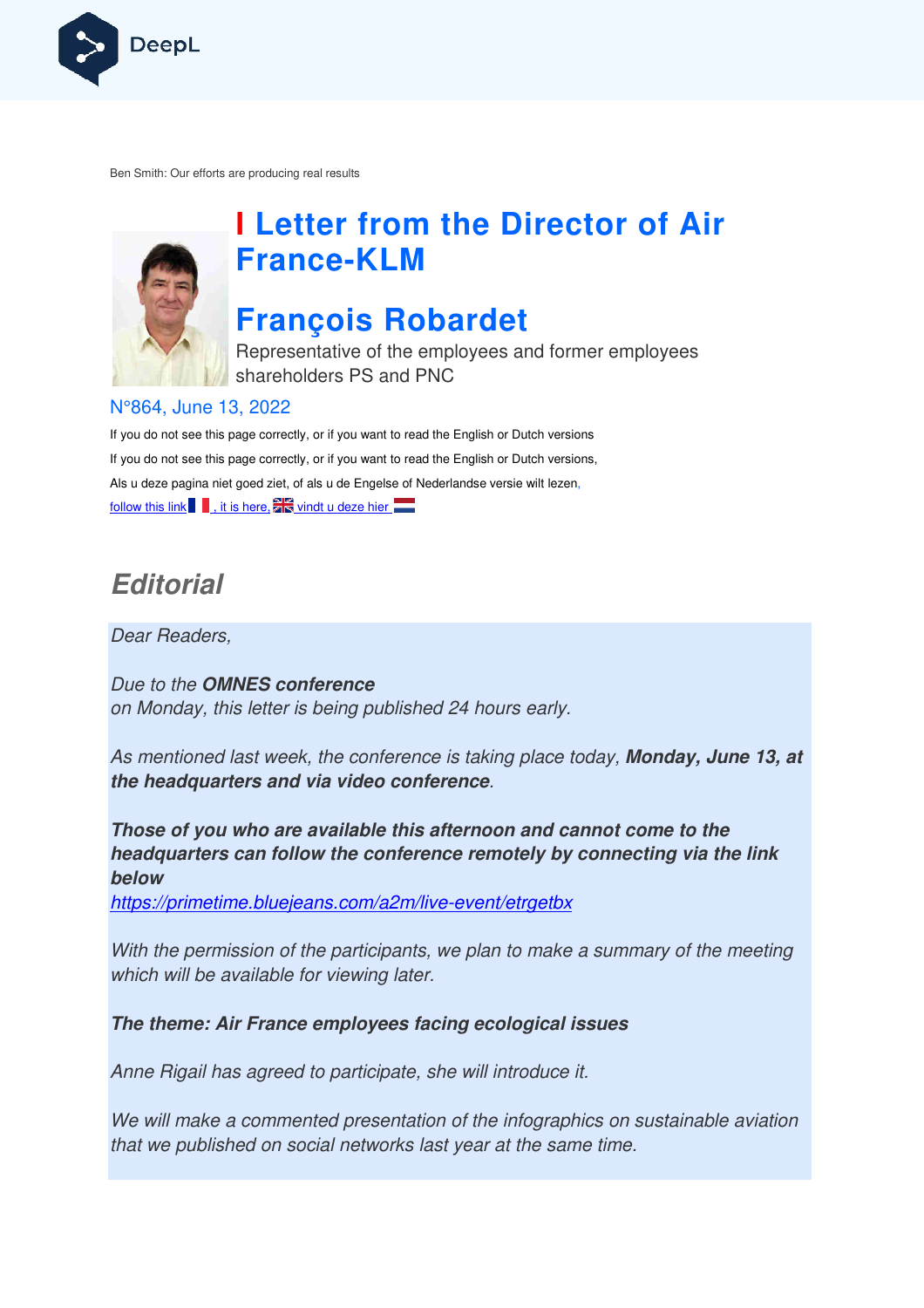Philippe FONTA, (former environmental director of Airbus) will lead a round table discussion on 3 topics

- Which energy sources to replace kerosene?

 - Air transport employees facing the ecological transition: a role to play in objectifying the societal debate?

 - The sector's ecological objectives are among the most ambitious in existence, what are the key factors to achieve them (policy, investment, institutions...)

Thank you for your loyalty.

**Francois** 

## **Monday's Press Review**

## **> Ben Smith: Our efforts are producing real results**

(source Journal du dimanche) June 12 - Ben Smith arrived at the head of the Air France-KLM group almost four years ago and has taken numerous decisions to restructure its capital, network and fleet and to reposition the Air France brand. Relaxed, in almost perfect French, the Canadian explains to JDD how the company is preparing for an exceptional summer. He also justifies the arrival of a new shareholder, the shipping giant CMA CGM, to develop in cargo.

#### On Tuesday you will complete a second recapitalization in two years. Is the situation stabilized?

I never imagined that I would experience such an incredible situation in my career: going from 54 million passengers in 2019 to 18 the following year! **The French government allowed us to obtain 7 billion euros in loans. Our other shareholders, the Dutch government, Delta Air Lines and China Eastern, also supported us.** In 2021, we carried out a first recapitalization, with China Eastern and the French government. The transaction we are closing on Tuesday will help us repay these loans, within the very precise framework set by Brussels.

#### Why is CMA CGM the ideal partner?

.

We started commercial negotiations on the freight business last year. CMA CGM had the ambition to diversify into air freight, we have the expertise in this sector, and a fleet for which we had just ordered four additional 100% cargo aircraft. The idea of a partnership with a capital dimension was born during the discussions. The objective is to have, initially, 20 aircraft between us. CMA CGM becomes a long-term reference shareholder, committed for ten years. **Joining forces with the world's third largest shipping group, which is French, gives us an undeniable advantage, while Lufthansa is getting closer to MSC, another shipping giant**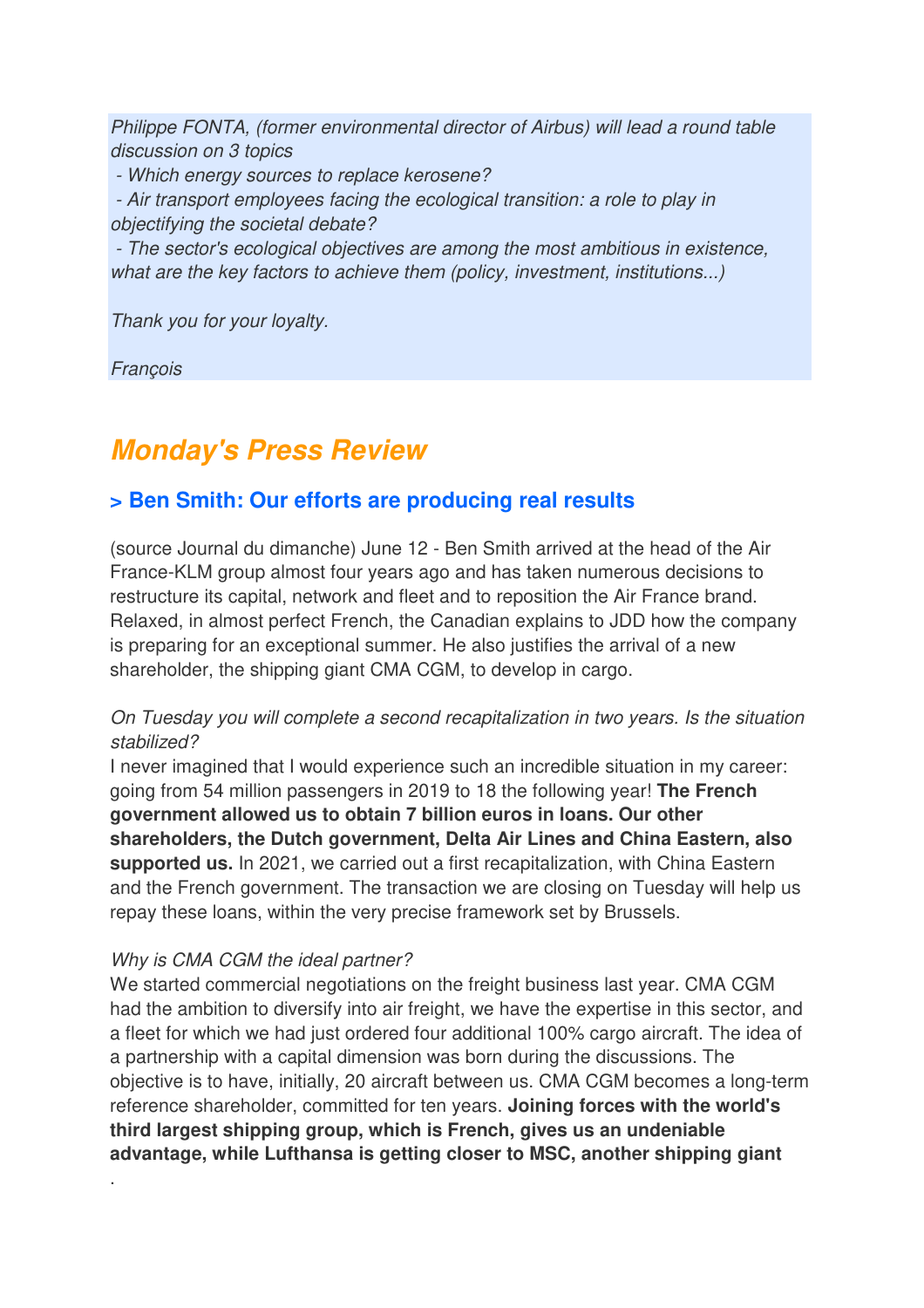#### Will you be able to avoid the disruptions that are multiplying in the skies and at European airports?

Air France is not on strike! This week, it was a strike by the Paris airport firefighters that affected traffic and, before that, understaffing in security and passenger control. It's a shame, even frustrating, given the efforts we are making to be ready this summer. Dozens of airlines have to cancel flights in Europe and the United States. We are betting on a strong recovery and have been preparing for months for this key period in our strategy. **Today we have enough pilots, flight attendants, ground staff and mechanics to welcome a maximum number of customers under the best possible conditions. We have taken our responsibilities. It is up to the other players in the sector to do the same.** 

#### How does the summer period look?

**Our flight schedule is back to 90% of our pre-crisis capacity**. Our supply to the United States is even higher than in 2019. Demand from Americans, already very strong last summer, continues to be very dynamic. Like the palaces and top restaurants in Paris, which are showing higher occupancy rates than in 2019 - with much higher prices - our business classes are full. We decided last fall to hire 300 pilots. **We have** also **repositioned some of our aircraft on transatlantic routes to Asia**. Long-haul traffic is still very low there, and the war in Ukraine is extending the journey by several hours. This generates additional costs that cannot be amortized by filling up the aircraft.

#### Will ticket prices increase?

We are passing on the increase in jet fuel to our prices, even if we use hedging tools. I don't know if these increases will penalize demand, but I do **note one positive element: the development of a luxury-leisure clientele, who travel for pleasure in business class**. This is offsetting the decline in business travelers. Our first flight is even fuller than before the crisis, and often fully booked on weekends to destinations like Los Angeles.

#### Are you confident that you will bounce back, after losses of close to 4 billion euros last year?

**Before the crisis, we had managed to reduce our unit costs like no other airline in Europe**. In the first quarter of this year, we posted better results than Lufthansa or British Airways. **Our efforts are showing real results**. When I arrived, a strike had just cost the group over 300 million euros. The dialogue with the 17 unions had not calmed down. On medium-haul routes, Transavia could only operate 40 aircraft, while EasyJet had 350 and Ryanair more than 450. On long-haul routes, passengers never knew what type of aircraft they would be boarding. **The Air France fleet was one of the most complicated in the world**. The brand was not clear. The business model was not making enough money. **Hence our decision to simplify the fleet as quickly as possible.** 

 $(\ldots)$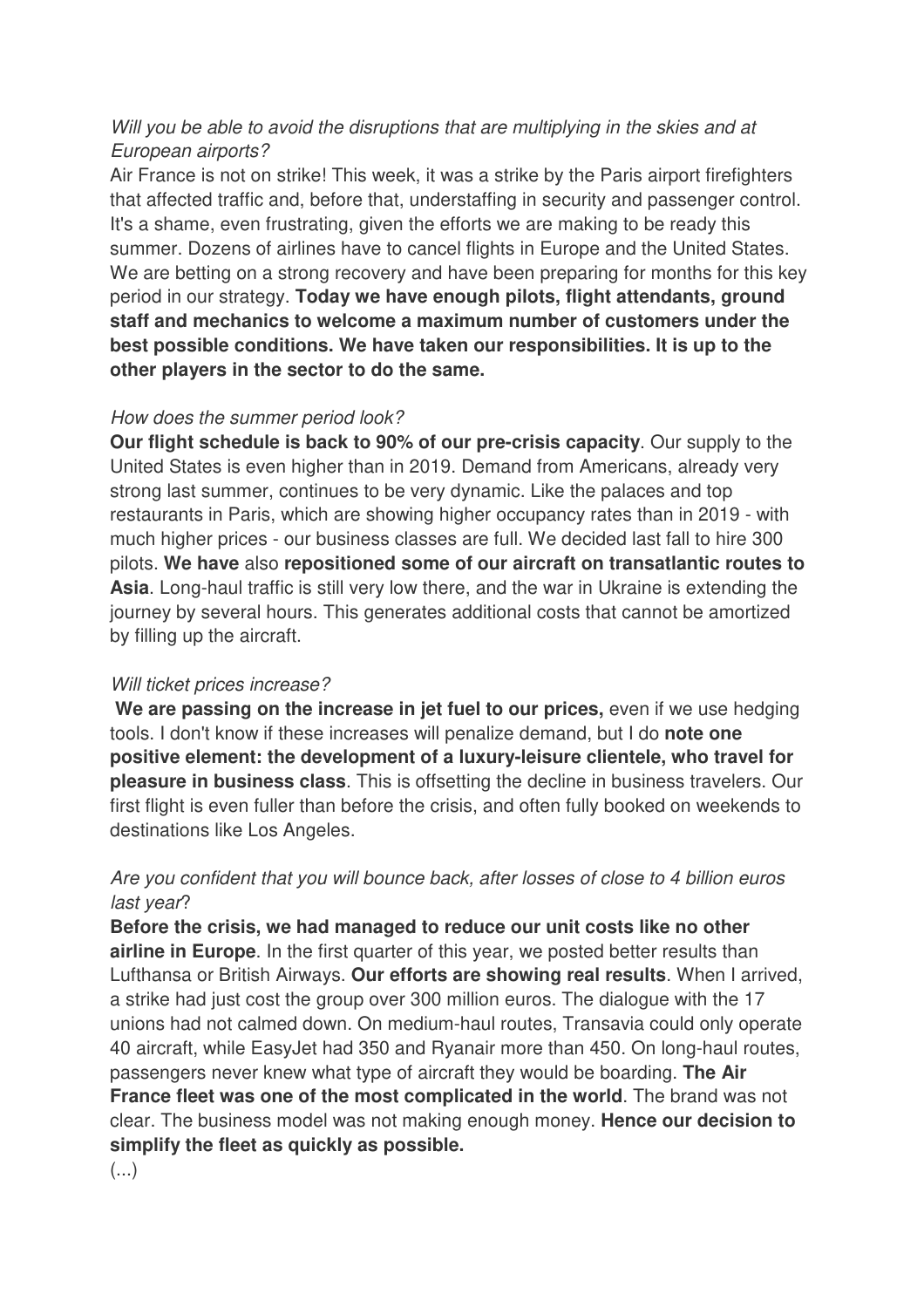#### Are you going fast enough in the development of Transavia?

As fast as possible. The fleet will grow to 61 aircraft this summer, from 38 before the crisis, and to 100 in the next few years. There is no limit. For the record, we were losing 250 million euros in 2019 in the domestic market with 50% of slots at Orly.

#### Is there a Ben Smith recipe?

I started in the airline business thirty-two years ago as a passenger agent, and at the time I was a trade unionist. I could see where the real priorities were. **When I arrived at the head of Air France-KLM, I found great professionalism and immense pride in working for our brands. This is a considerable asset.** Right from the start, I brought everyone around the table to understand and share the reality of our group's situation. The State was not going to renationalize Air France, despite what some people say, and so much the better when you look at Alitalia. Every time there is a conflict at Air France, it is a gift to Lufthansa and British Airways. Every time they hire, there is one less person here. Not understanding this meant losing everyone. The recapitalization and our considerable transformation efforts have given us back the time we no longer had

**My comment:** In order to judge the Ben Smith recipe, it is necessary to put ourselves in context.

Ben Smith arrived in 2018, in the midst of an internal crisis at Air France, a crisis that had caused the departure of the group's CEO following an unfavorable consultation,

As usual, I would be tempted to write. The arrivals at the head of the group of Mr. De Juniac or Mr. Janaillac had also occurred in delicate situations.

So how can we explain what is now considered a success?

First of all, Ben Smith's great expertise has enabled him to save time compared to his predecessors. He didn't need to meet with his CEOs at length to get an idea of the group's situation, either at Air France or at KLM.

Then several changes took place in the months following his arrival:

. a change in the leadership of the SNPL, the powerful Air France pilots' union,

. the arrival of the Dutch state in the capital of Air France-KLM,

 . the reaction of the French government, which appointed Martin Vial, the head of APE (the French state-owned investment agency), to the board of directors. His knowledge of the airline industry - he had headed Aéropostale and the Fédération Nationale de l'Aviation et de ses Métiers (FNAM) a few years earlier - was a real plus.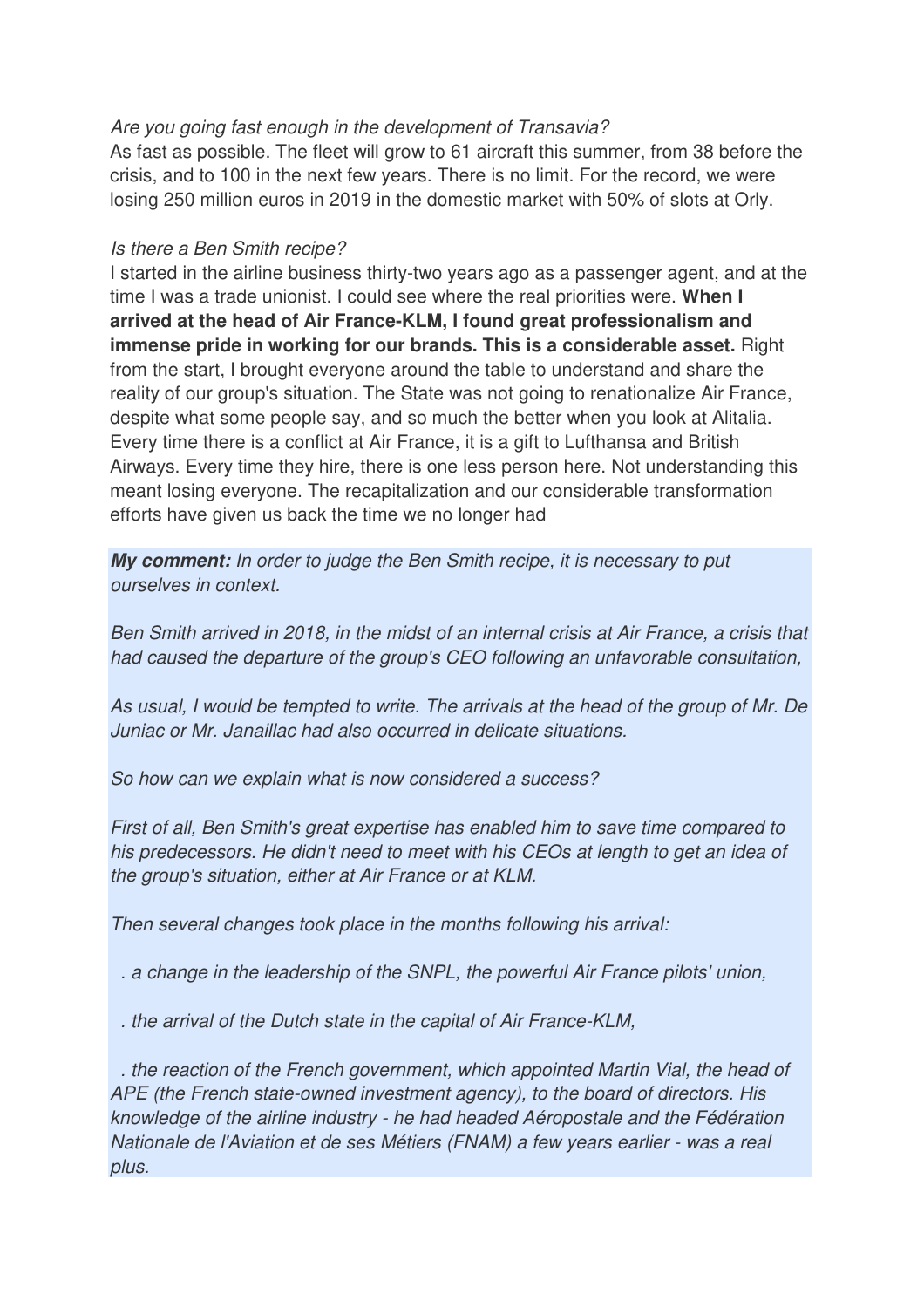. the separation of the functions of Chairman and CEO has also had a beneficial effect on relations between the two main subsidiaries (Air France and KLM) and their supervisory authorities. It was decided as soon as Mr Janaillac's departure was announced.

Finally, and this may seem paradoxical, the health crisis at the beginning of 2020 has been a gas pedal in several areas:

. the implementation of the restructuring plan of the two main subsidiaries,

. the development of Transavia France,

. the assumption of Anne Rigail's position, which has turned out to be faster than expected

Finally, the hardest part is starting now, even if we should not underestimate the efforts needed to guarantee the long-term future of the Air France-KLM group during the two years of the health crisis.

We will have to manage the resumption of activity, while the lack of skills in the airports (mainly among subcontractors) is likely to impact the quality of service.

The salary issue will also be a sensitive one, less than a year before the professional elections within the Air France group. According to INSEE, the rise in consumer prices will reach a new record in June 2022: 5.4% in one year.

### **> KLM repays a 350 million euro debt to the state**

(source Luchtvaartnieuws, translated with Deepl) June 3 - **KLM will pay back more than 350 million euros of its debt to the Dutch state today**, its CFO Erik Swelheim said in an interview with RTL Z. The airline received a total of 942 million euros during the Covid-19 crisis.

Of this amount, **311 million euros were already repaid last month. With today's amount: 354 million to be exact, 277 million euros of debt remain.** 

 The initial promise of state aid to KLM in the event of a financial crisis was much higher, namely 3.4 billion, comprising a state loan of 1 billion and another 2.4 billion in the form of commercial loans and guarantees. Gradually, it became clear that KLM needed less help, and **now that the travel market is recovering rapidly, the company is in a position to pay off outstanding debts.** 

 Swelheim hopes that the remaining amount can be transferred to "The Hague" later this year. **In addition to the loans, KLM also received a subsidy during the crisis to continue paying salaries, via the NOW scheme. This amounted to 1.7 billion euros. The airline does not have to pay back this money.**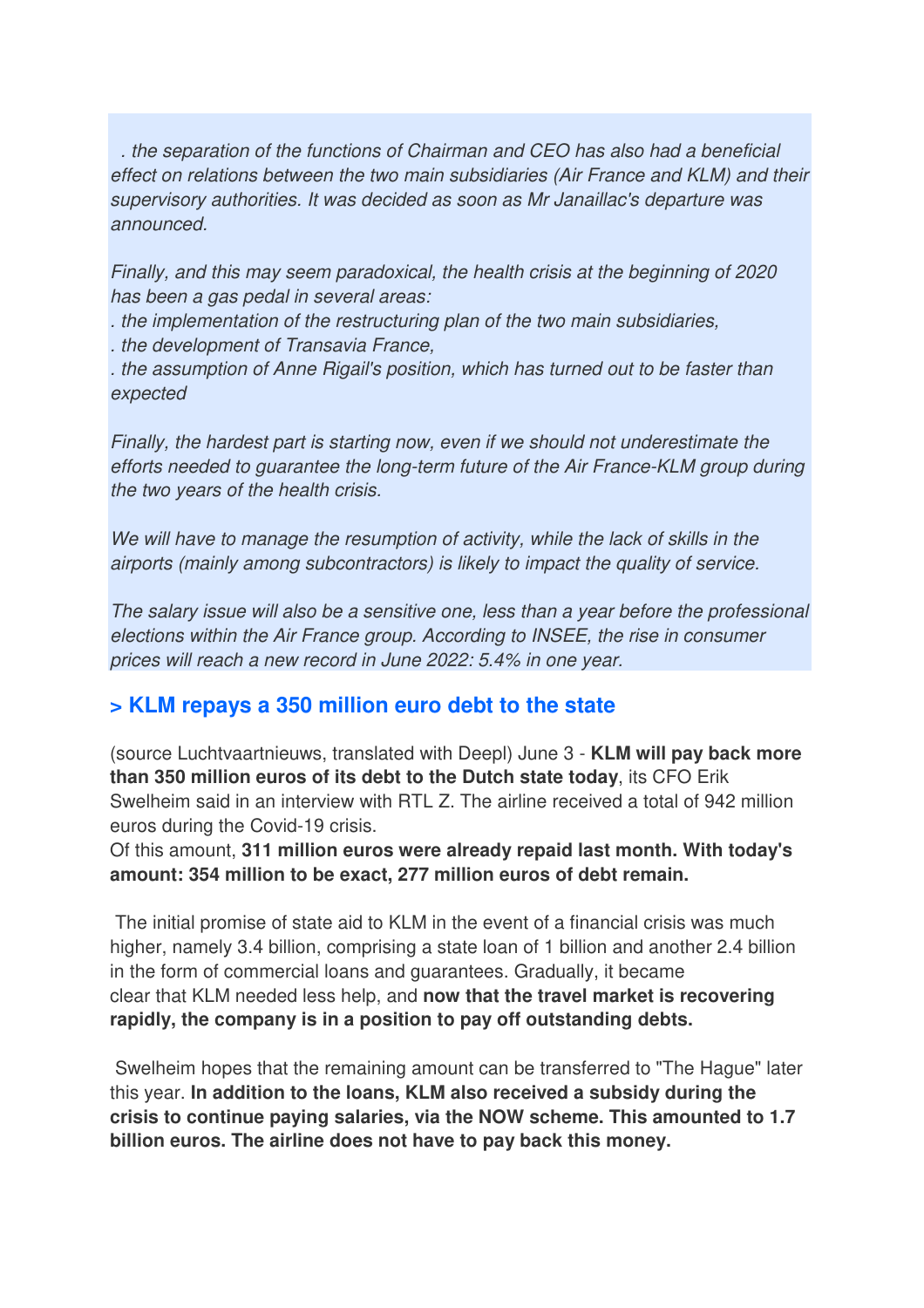**My comment:** the aid granted by the French and Dutch governments to their airlines has been very different, much more favorable to KLM than to Air France.

This is one of the reasons why KLM has already been able to pay back two thirds of this aid.

Good to know: it would have been impossible, for economic reasons, for the French aid to have been modelled on the Dutch aid. The overall envelope would have been much higher than the French "whatever it costs".

## **> Labor conflicts and staff shortages at European airports**

.

.

.

(source NU.nl) June 9 - Not only **Schiphol, but also other airports in Europe are facing problems due to lack of staff**. Airports are desperately looking for new employees, while current employees are on strike for better pay and conditions. This leads to cancelled flights and long queues for travelers across Europe during the summer season

**Airports have lost a lot of staff during the pandemic and are struggling to find new employees quickly**. Germany, Spain and Ireland, among others, are experiencing a shortage of airline staff. In Italy and France, staff are on strike this week for higher pay and better conditions.

The strikes in Italy have not only caused problems for travelers in the country itself, but also in the rest of Europe, resulting in cancelled flights. At Schiphol Airport, the strike led to the cancellation of several KLM and easyJet flights on Wednesday. The airline staff problems are a heavy setback for the airlines. They were counting on a busy summer after the heavy losses suffered during the Covid-19 crisis. Many European countries were also counting on an increase in tourism to boost their hardhit economies. These countries are fed up with the situation

#### **In several countries, measures are being taken to counter the problems at airports. In the Netherlands, for example, the FNV union and Schiphol Airport reached an agreement on better conditions and higher wages after the strike in April.**

 In Ireland, additional staff will be hired. Until then, staff who work overtime are paid three times more. In England and Spain, too, additional staff will be hired, especially to ease passport controls at busy airports

**In Italy and France, a suitable solution is still being sought**. It is not impossible that airline staff will go on strike again.

**My comment:** Most airlines have announced flight cancellations for July (Lufthansa is cancelling 900 flights in July).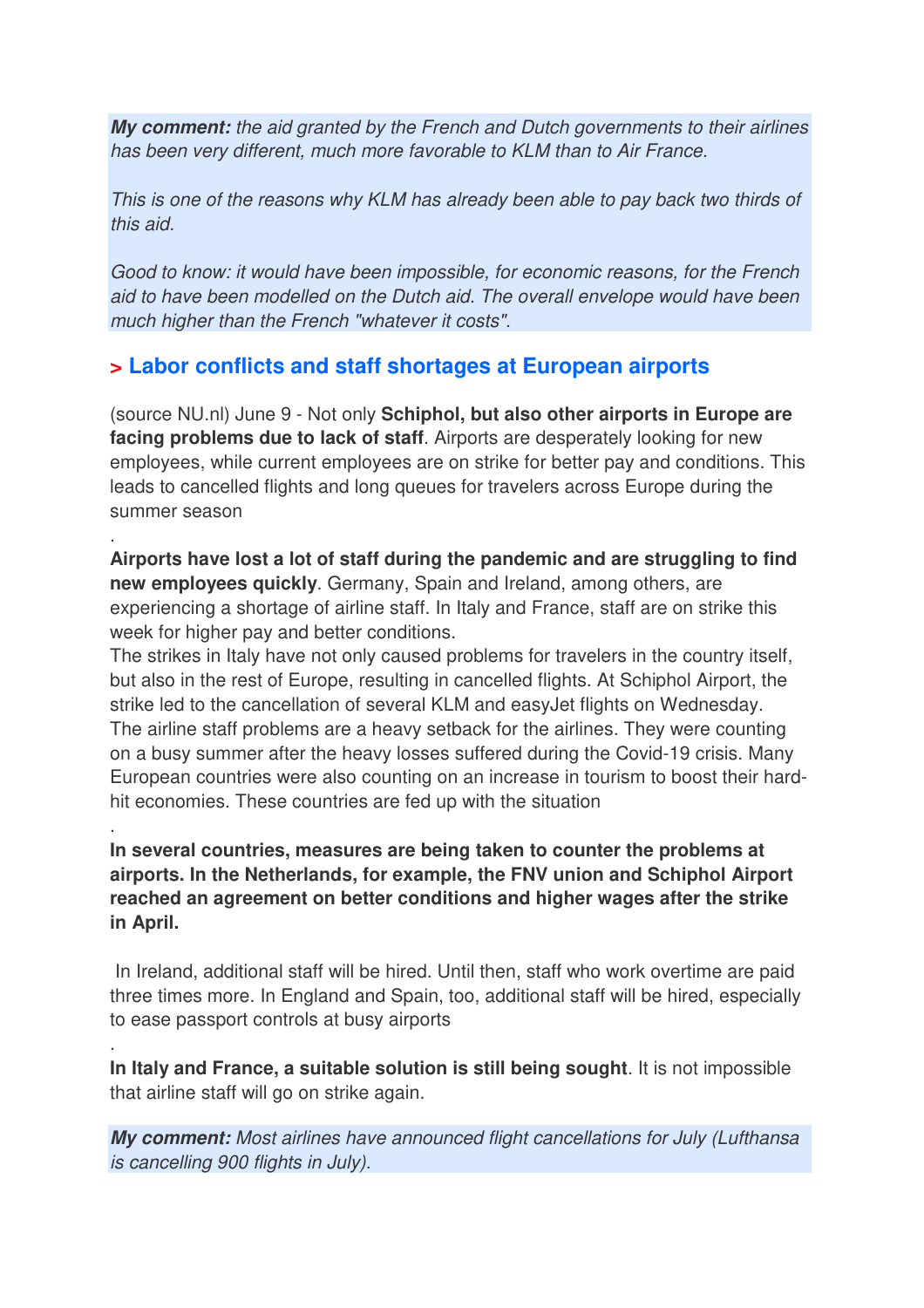Whose fault is it that the summer season is disrupted?

Probably nobody's. In January, when recruitment should have been launched, no airline was able to guarantee airport managers and their subcontractors a level of activity for the summer. The outbreak of the invasion of Ukraine then complicated the forecasts.

And for the following seasons?

.

It will be up to the airline industry, especially the French, to consider the attractiveness of the positions offered.

During the health crisis, a large number of employees saw their contracts not renewed. It seems that a large number of them have turned to different jobs, not necessarily paying more, but with better working conditions and schedules: no shifting hours, reduced travel time.

### **> Portugal: rising fuel prices complicate TAP's restructuring plan**

(source Le Figaro with AFP) June 9 - **The rise in fuel prices is one of the main difficulties in implementing the restructuring plan of the airline TAP Air Portugal**, renationalized in 2000, said Tuesday the group's general manager. "The higher fuel prices and the valuation of the dollar complicate the implementation of the restructuring plan," said Christine Ourmières-Widener, TAP's general manager, during a parliamentary hearing. **This increase has an impact of "300 million euros",** she said, adding that the carrier is trying "to mitigate these costs" by deferring the increase on ticket prices. The Portuguese airline group, whose financial difficulties had increased with the pandemic, was rescued in 2020 by the state.  $\left( \ldots \right)$ 

**My comment:** The increase in the price of kerosene, which is much higher than the increase in the price of oil, increases the costs of airlines considerably.

To understand why the price of kerosene is increasing so much, read the paragraph "My comment on the evolution of the price of fuel".

#### **> For the boss of Wizz Air, exhausted pilots must work more**

(source According to The Guardian) June 10 - For airlines and customers hoping to use their planes, **a summer of danger seems to be in the offing**. The strong postpandemic recovery in demand, coupled with significant shortages of both ground and flight staff, could lead to thousands of cancelled flights and chaos at airports

**For József Váradi, head of the Hungarian low-cost airline Wizz Air, there is a**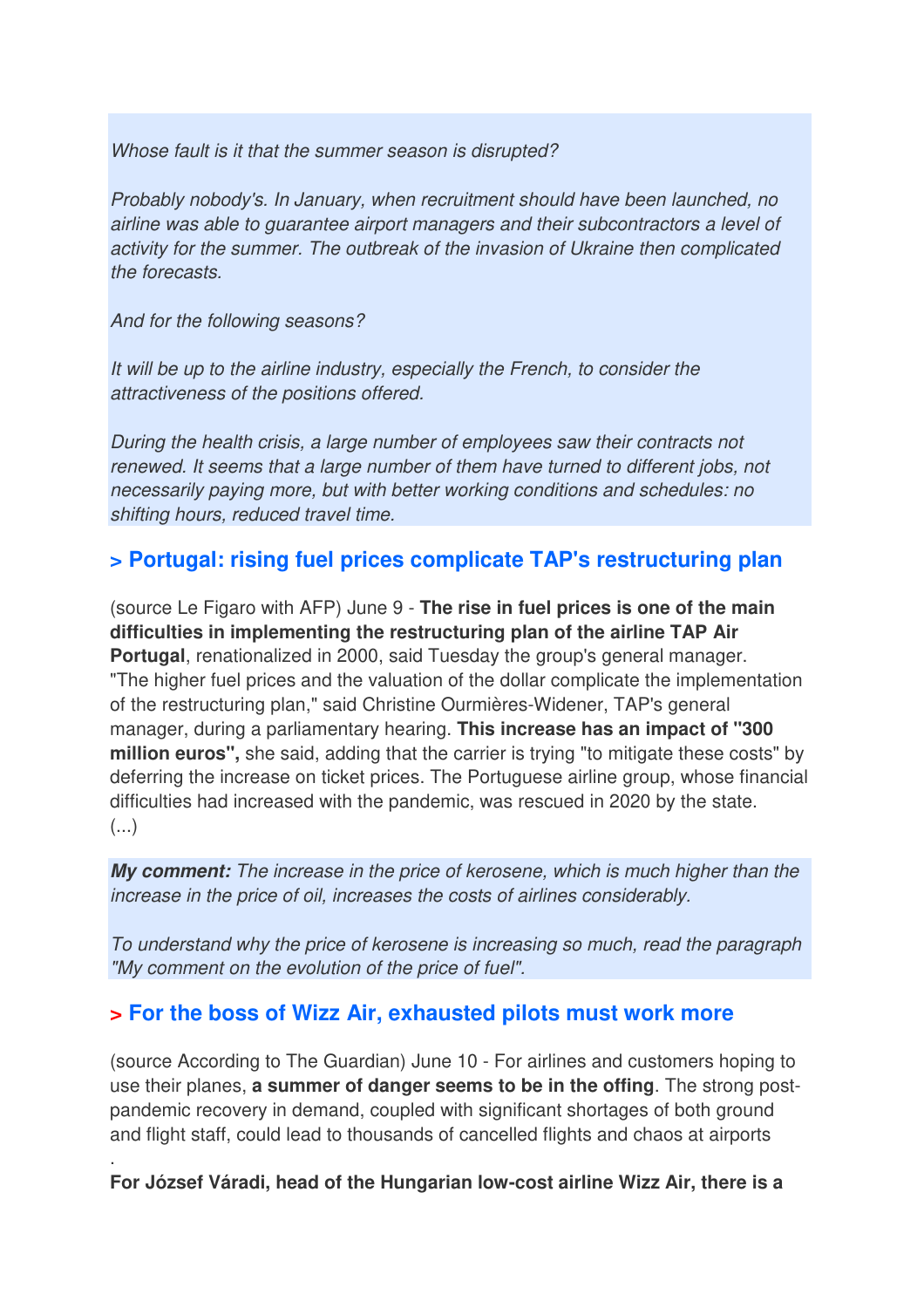**solution: work more, despite exhaustion**. The firm's staff, and in particular its pilots, have not taken kindly to the very Stakhanovist speech he has been making in recent days. **We are all exhausted, but sometimes you have to go the extra mile," Váradi told his stunned troops**. We can't run this business if every fifth person in a base calls in sick because they're tired."

#### $\left( \ldots \right)$

.

In short, it's a matter of not shooting off the handle and being willing to give a little more of themselves for the smooth running of the Wizz Air machine. In itself, this would be problematic in any company that cares about the health of its employees

**But** in addition to these basic social considerations, there are other considerations, this time of collective safety for the flights concerned. **Asking pilots who say they are tired to make extra efforts is "like giving the keys to a car to a drunk driver," said a representative of the European Cockpit Association, an ad hoc union.** 

 Representing 40,000 pilots in Europe, the ECA is urging the European regulator, the European Union Aviation Safety Agency, to look into the speeches and practices of József Váradi and Wizz Air.

 $\left( \ldots \right)$ 

A spokesperson for the company was keen to respond to the Guardian, explaining that József Váradi's remarks, which were criticised by his staff, were taken from a longer speech of 15 minutes and that, of course, the safety of passengers and crew alike was the firm's first priority.

**My comment:** The CEO of Wizz Air announced that he wants to make his airline more low-cost than Ryanair!

We know now, one of the means he intends to use to achieve this: make the crew work even if they are tired.

The (slight) denial of Wizz Air's spokesman struggles to convince the detractors.

## **> SAS: Denmark ready to take a stake and write off debts**

(source Air Journal) June 11 - **The Danish government announced yesterday that it will write off debts and inject money into Scandinavian airline SAS to help it overcome its serious financial difficulties.** 

 The Danish state, the largest shareholder with the Swedish state with 21.8% each, will increase its stake to 30%, announced Danish Finance Minister Nicolai Wammen at a press conference: "SAS is in a very serious situation ... There is a consensus that the state should take its share of responsibility to turn SAS around," he said. Following a political agreement with several parties in Parliament, Denmark will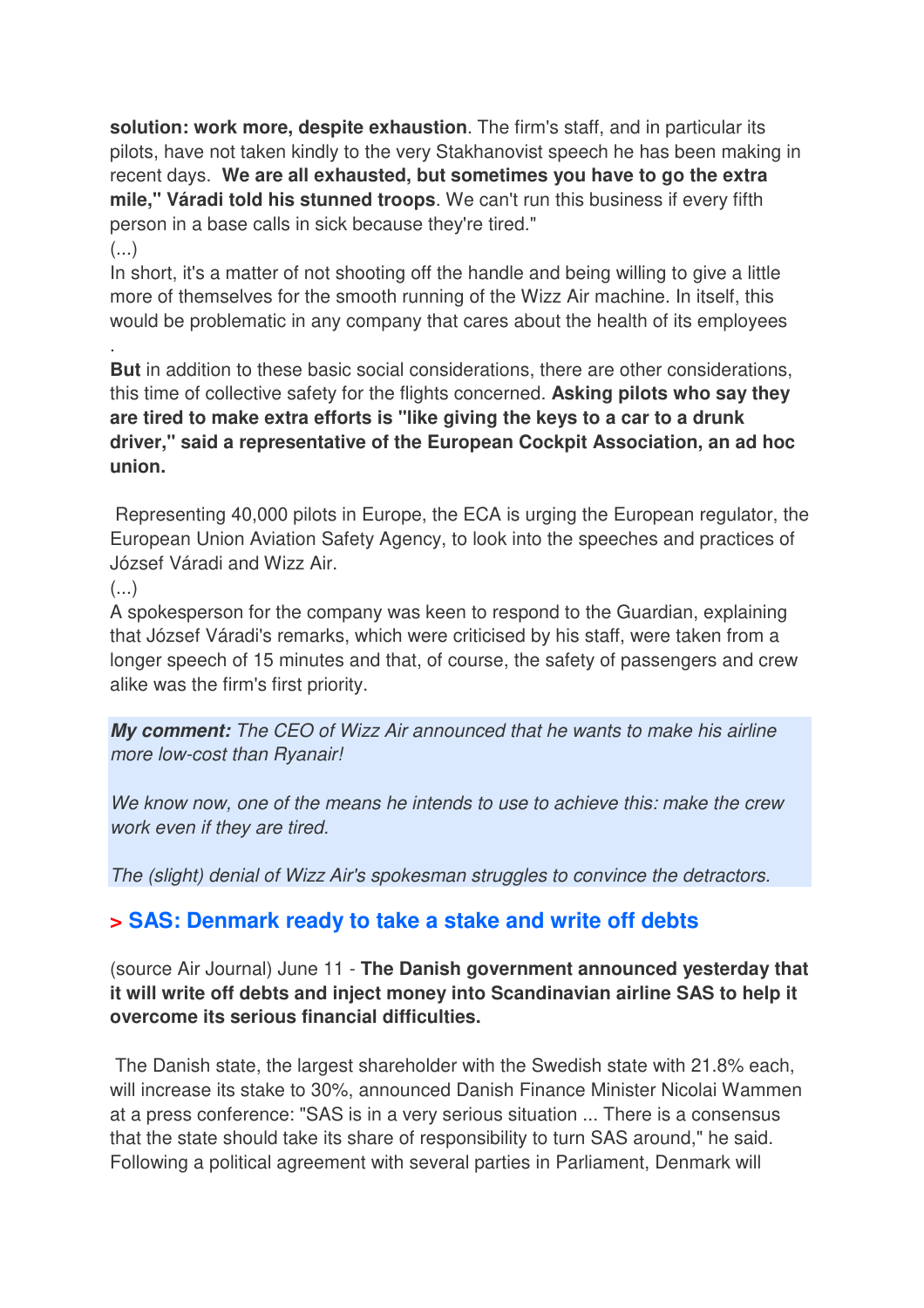"provide new equity" in SAS (for Scandinavian Airlines System) to reach a stake between its current level "and up to about 30%". Also, the Danish state will "accept a discount and a conversion of its existing financial instruments" in SAS, "at market conditions", said the Danish Minister of Finance. **In concrete terms, Copenhagen will write off a debt of** 3.5 billion kroner (about **470 million euros**) **owed by the airline**.

If the Danish government has decided to intervene to save SAS from bankruptcy, **the Swedish government announced Tuesday that it will not participate in the capital increase project of nearly one billion euros.** 

**(...)**

**My comment:** All is not lost for SAS. The Swedish government has announced that it is considering allowing SAS to convert debts owed to the Swedish government into capital.

## **> A historic climate package voted this week in the European Parliament**

(source Pascal Canfin, Member of the European Parliament) June 6 - **This Wednesday, the European Parliament is voting on a massive climate legislation package that will change the ecological landscape of our continent. These eight texts** (which will be completed by 6 others voted in September) change the rules of the game for cars, for our industries, for aviation, for the maritime sector, for the management of our forests, etc. and **introduce a world first: the famous "border carbon tax".** T

 $\left( \ldots \right)$ 

We are going to vote on banning the sale of non-zero emission cars in 2035.  $(\ldots)$ 

As we change the rules of the carbon market so that European manufacturers pay the right price for carbon and as **we are the area in the world where the price of carbon is by far the highest (around 80/90 euros per ton of CO2 at the** moment), **it is logical to ensure that products entering the European market also pay the same price so as to avoid any climate dumping and unfair competition.** The Parliament supports this mechanism and we will vote on several modalities to strengthen it by widening the scope to plastics for example or by including products processed from aluminium or steel such as cars and their equipment (gearboxes, etc.) for example. With this "border carbon tax" we are further connecting climate and trade rules. With other texts of the Green Deal that are also being negotiated, such as the mirror clauses for agricultural products or the end of imports of products from imported deforestation, we are changing the rules of world trade.

With the new rules we are putting in place, industry will pay much more for the CO2 it emits. Historically, the price of carbon was less than 10 euros per ton; it is now structurally around 80-90 euros and should quickly reach 100 euros per ton. We are therefore in the zone where the price of carbon is beginning to be sufficient to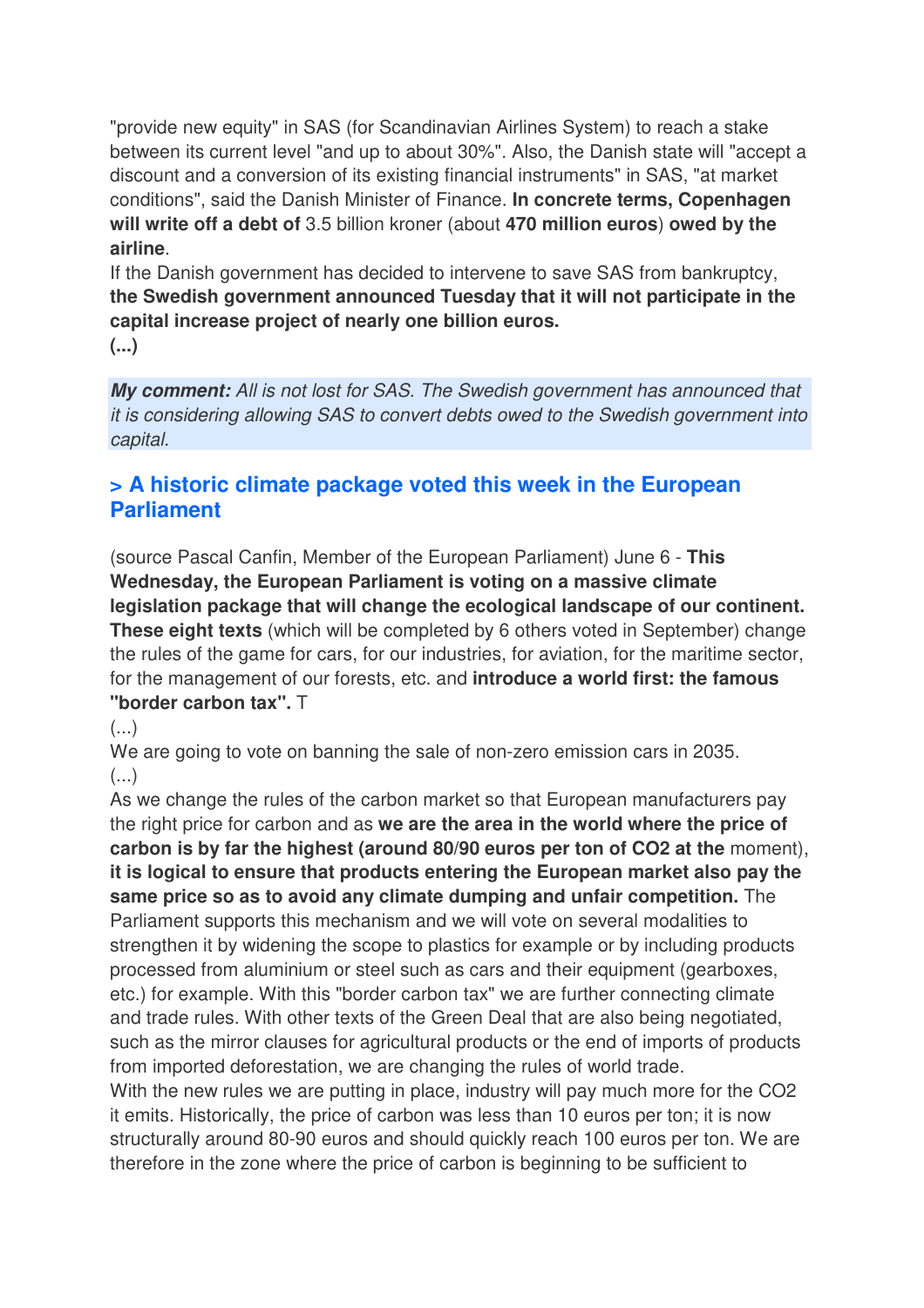change economic models, make green investments profitable, etc. As the price of CO2 rises, so do the funds that support decarbonized investments. Over the period 2023-2030, around 80 billion euros will be available to finance concrete projects to move towards a zero-carbon industry in steel, aluminum, cement, chemicals, plastics, etc

**Until now, airlines have benefited from "free allowances" that exempt them from paying a fair price for the carbon they emit**. Given the carbon footprint of aviation, this situation is unacceptable. **We are putting an end to it. And we are going further than the European Commission's proposal because the Parliament should vote that paying for the carbon emitted will not only apply to flights within Europe (Paris-Nice as Paris-Madrid for example) but also to all flights from Europe to the rest of the world. Of course this will concern all companies operating these flights, whether European or not, to avoid any unfair competition.** 

**The same applies to maritime transport**: today, a container ship crosses the planet between Shanghai and Marseille and pays nothing for the CO2 it emits. From now on, it will pay for the CO2 on its journey through a European port. We have also introduced measures to counter the risk of circumventing the legislation by making "fictitious" stops (for example, a container ship comes from Shanghai and stops in Tangier without unloading any goods, then leaves for Marseille and pays CO2 only on the Tangier-Marseille leg).

 $(\ldots)$ 

.

This vote is historic. It commits the future of our continent.

**My comment:** From this long forum I have essentially kept what concerned air and sea freight.

If the intentions are commendable, the consequences could be important for European air transport. Because, contrary to what is indicated, nothing is done to avoid unfair competition.

Let's compare the effects of the carbon tax on two airlines, one European (Air France) and one American (or Asian, or Gulf).

For Air France, 100% of passengers flying to and from Europe will be affected. On the long-haul network, 50% of passengers will be affected (100% on flights departing from Europe, 0% on flights arriving in Europe).

For an American airline, for example American Airlines, only passengers leaving Europe will be affected, not passengers arriving in Europe, nor passengers traveling elsewhere in the world.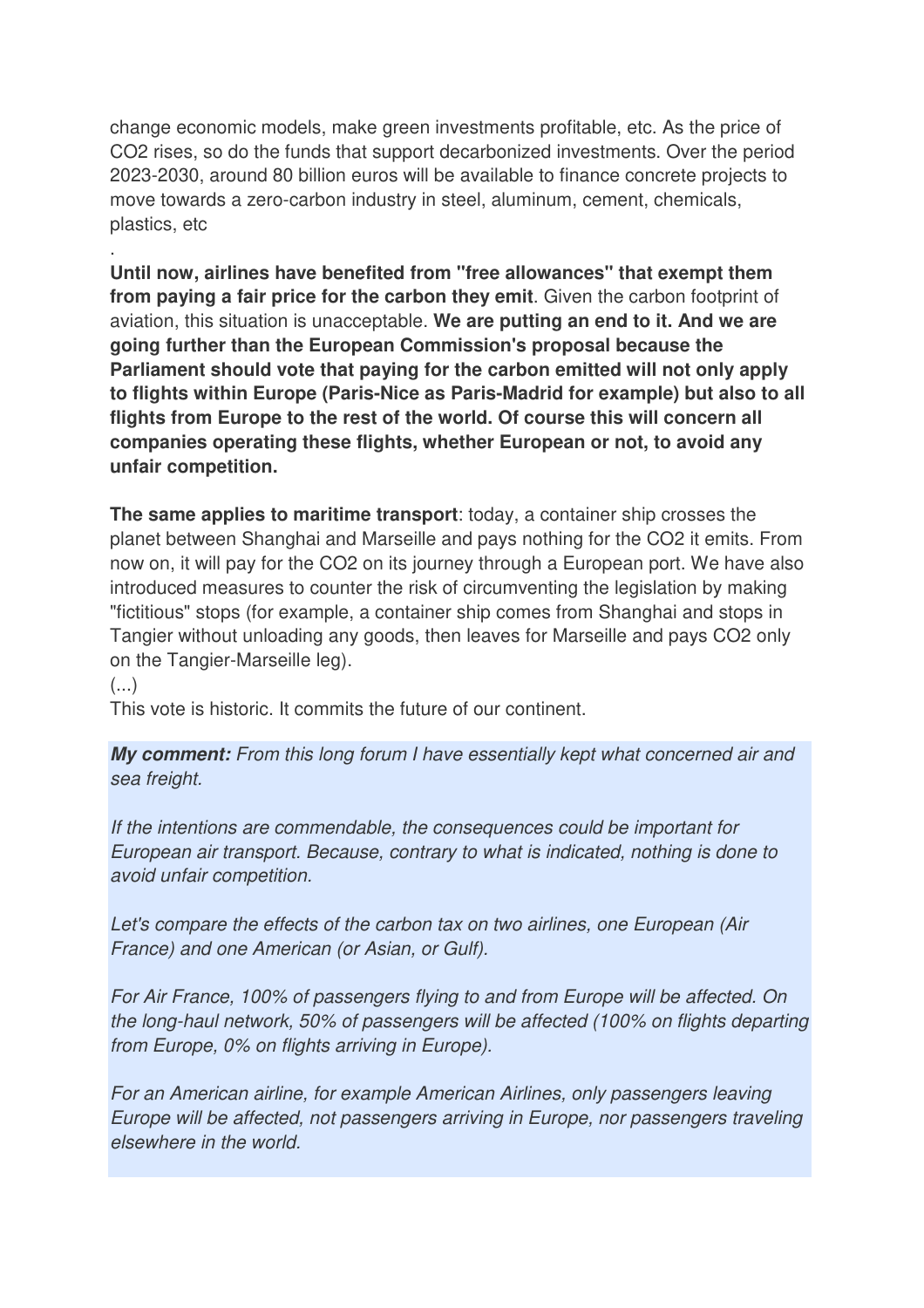This means that about 75% of passengers travelling on Air France will be affected, compared to 10 to 15% of passengers travelling on American Airlines.

If American Airlines decides to spread the European carbon tax over the price of tickets for all its passengers, the impact on its fares will be small. On the other hand, Air France will have to increase almost all of its fares by the amount of the carbon tax.

In the end, on the same destination, the price difference between the two airlines would be such that customers would undoubtedly prefer American Airlines.

The best solution to avoid this unfair competition would be for the carbon tax to apply to all air travel worldwide.

It is the responsibility of IATA, the International Air Transport Association, to implement this measure.

## **End of the press review**

### **> Advice for employees and former employees who are shareholders**

You will find on my navigaction site the modalities of access to the managers' sites.

To avoid forgetting to change your contact information each time you change your postal address, **I advise you to enter a personal e-mail address**. It will be used for all correspondence with the management organizations.

Keep all the documents related to your Air France-KLM shares in one place: all the letters you receive from the different managers, Natixis, Société Générale, your personal financial institution if you bought your shares through it.

### **> Management of employee investment funds. Good to know**

When you invest money in one of the Air France FCPE funds, you get shares in these funds. You do not hold shares directly.

It is the supervisory boards, which you elected in July 2021 for a five-year term, that manage the funds and make the decisions.

The Aeroactions, Majoractions and Concorde funds only hold Air France shares.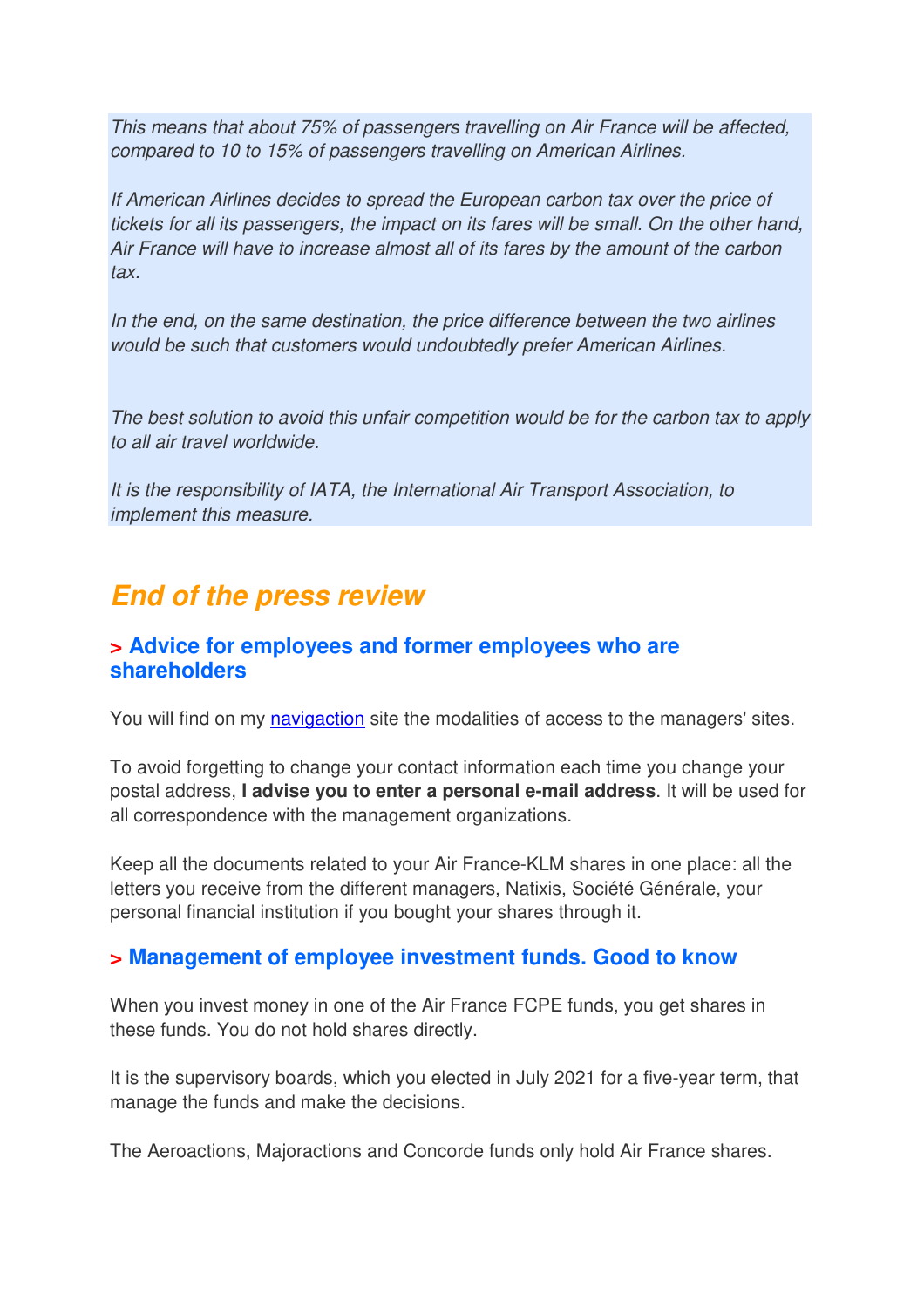The Horizon Épargne Actions (HEA), Horizon Épargne Mixte (HEM) and Horizon Épargne Taux (HET) funds manage portfolios of various stocks.

**My comment:** If you would like more information on the management of the various Air France FCPEs, please consult my website Navigaction, section Air France-KLM employee shareholding.

## **> My comments on the Air France-KLM share price trend**

Air France-KLM shares closed at 1.602 euros on Friday 10 June. It is down this week by -7.02%.

The Air France-KLM DPS ended June 6 at 1.497 euros.

#### **The results of the Air France-KLM capital increase will be known on Tuesday 14 June.**



Air France-KLM share price performance compared to IAG and LH over one year.

#### **Since March 2021, Air France-KLM's share price has evolved in much the same way as that of its two main European competitors,** the Lufthansa and IAG groups.

However, there has been a divergence since the beginning of the year. Lufthansa's share price is performing better than Air France-KLM's, probably because the recapitalization of Air France-KLM is taking so long.

IAG's share price is down sharply. The high level of debt of the Anglo-Spanish group is highlighted by analysts.

**The average (consensus) analyst price for AF-KLM shares was 3.26 euros before the capital increase was announced**. The highest price target is 5.50 euros, the lowest 1.30 euros.

You can find on my blog the details of the analysts' consensus. I do not take into account the opinions of analysts prior to the beginning of the health crisis.

## **> My comment on the evolution of** fuel **prices**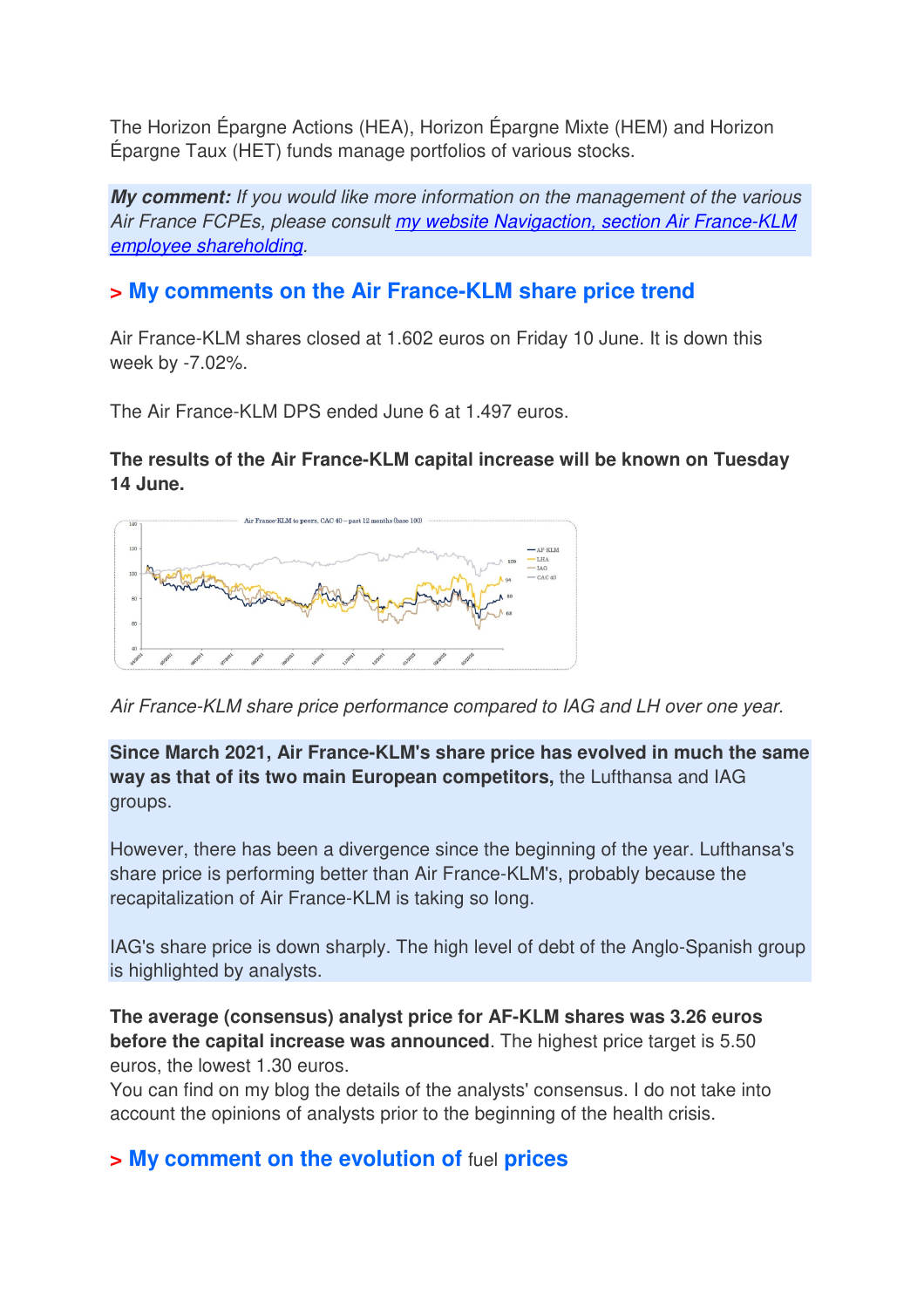**Since the beginning of the war in Ukraine, there is no longer any correlation between the price of a barrel of Brent oil and the price of a barrel of Jet Fuel.**  This is very clear on the graph below, which covers the period June 2015 - June 2022**.** 



According to specialists, this increase is due to an increase in the fuel reserves of the armed forces, which are composed solely of Jet Fuel.

Indeed, for the past few years, to ensure the strength of the infrastructure, the French Army has favored a single fuel policy aimed at powering all equipment, land vehicles and generators with jet fuel for air use.

#### **Jet fuel is down \$2 a barrel this week to \$170.**

**Brent** (North Sea) **oil is up \$1 this week to \$122**. Since mid-February, it has been yo-yoing between \$100 and \$120.

At the beginning of March, Brent had reached \$132, close to its record of \$150 (in 2008).

At the end of October 2020, it was at a low of \$37.